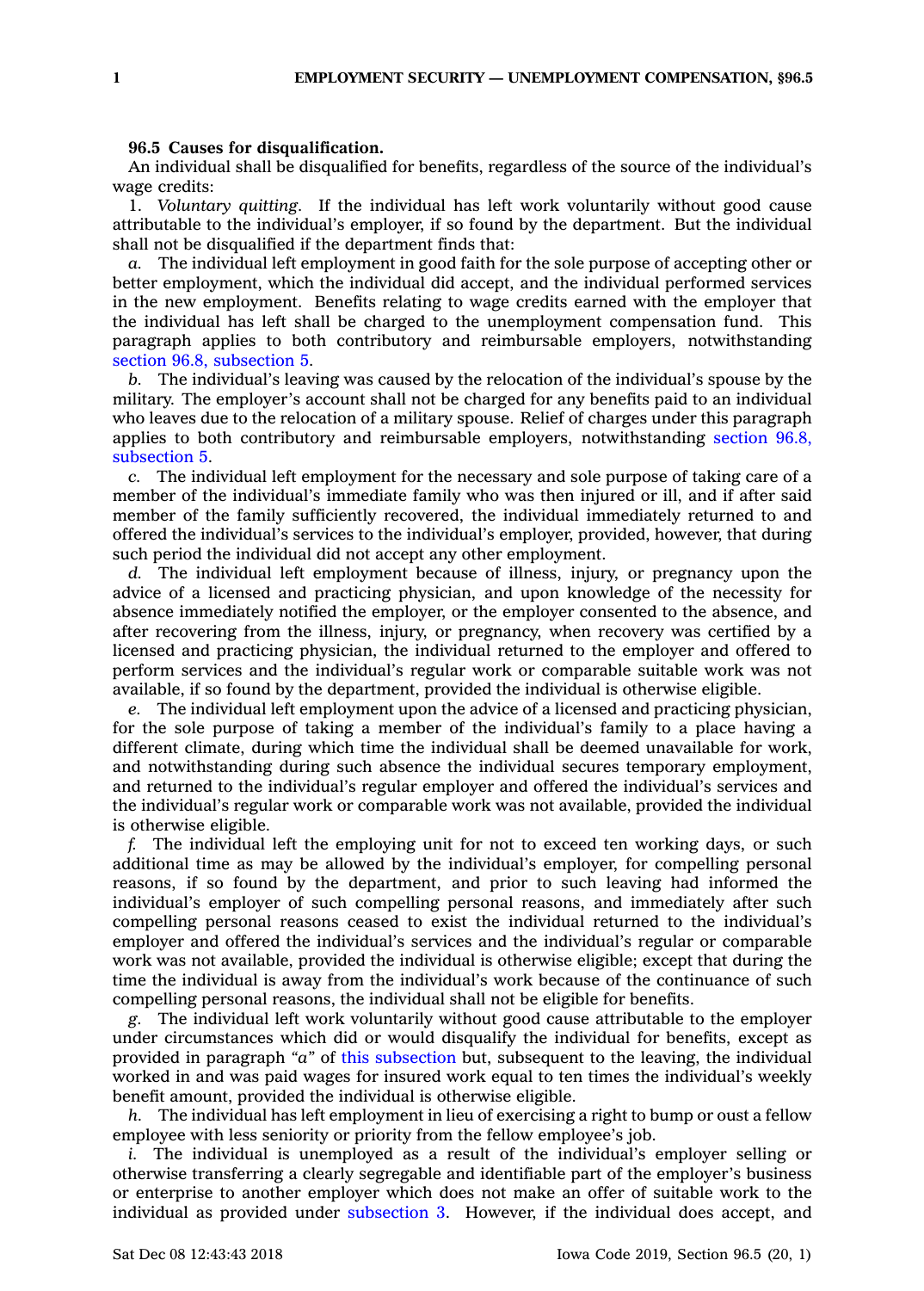works in and is paid wages for, suitable work with the acquiring employer, the benefits paid which are based on the wages paid by the transferring employer shall be charged to the unemployment compensation fund provided that the acquiring employer has not received, or will not receive, <sup>a</sup> partial transfer of experience under the provisions of [section](https://www.legis.iowa.gov/docs/code/96.7.pdf) 96.7, [subsection](https://www.legis.iowa.gov/docs/code/96.7.pdf) 2, paragraph *"b"*. Relief of charges under this paragraph applies to both contributory and reimbursable employers, notwithstanding section 96.8, [subsection](https://www.legis.iowa.gov/docs/code/96.8.pdf) 5.

*j.* (1) The individual is a temporary employee of a temporary employment firm who notifies the temporary employment firm of completion of an employment assignment and who seeks reassignment. Failure of the individual to notify the temporary employment firm of completion of an employment assignment within three working days of the completion of each employment assignment under <sup>a</sup> contract of hire shall be deemed <sup>a</sup> voluntary quit unless the individual was not advised in writing of the duty to notify the temporary employment firm upon completion of an employment assignment or the individual had good cause for not contacting the temporary employment firm within three working days and notified the firm at the first reasonable opportunity thereafter.

(2) To show that the employee was advised in writing of the notification requirement of this paragraph, the temporary employment firm shall advise the temporary employee by requiring the temporary employee, at the time of employment with the temporary employment firm, to read and sign <sup>a</sup> document that provides <sup>a</sup> clear and concise explanation of the notification requirement and the consequences of <sup>a</sup> failure to notify. The document shall be separate from any contract of employment and <sup>a</sup> copy of the signed document shall be provided to the temporary employee.

(3) For purposes of this lettered paragraph:

(a) *"Temporary employee"* means an individual who is employed by <sup>a</sup> temporary employment firm to provide services to clients to supplement their workforce during absences, seasonal workloads, temporary skill or labor market shortages, and for special assignments and projects.

(b) *"Temporary employment firm"* means <sup>a</sup> person engaged in the business of employing temporary employees.

2. *Discharge for misconduct.* If the department finds that the individual has been discharged for misconduct in connection with the individual's employment:

*a.* The disqualification shall continue until the individual has worked in and has been paid wages for insured work equal to ten times the individual's weekly benefit amount, provided the individual is otherwise eligible.

*b.* Provided further, if gross misconduct is established, the department shall cancel the individual's wage credits earned, prior to the date of discharge, from all employers.

*c.* Gross misconduct is deemed to have occurred after <sup>a</sup> claimant loses employment as <sup>a</sup> result of an act constituting an indictable offense in connection with the claimant's employment, provided the claimant is duly convicted thereof or has signed <sup>a</sup> statement admitting the commission of such an act. Determinations regarding <sup>a</sup> benefit claim may be redetermined within five years from the effective date of the claim. Any benefits paid to <sup>a</sup> claimant prior to <sup>a</sup> determination that the claimant has lost employment as <sup>a</sup> result of such act shall not be considered to have been accepted by the claimant in good faith.

3. *Failure to accept work.* If the department finds that an individual has failed, without good cause, either to apply for available, suitable work when directed by the department or to accept suitable work when offered that individual. The department shall, if possible, furnish the individual with the names of employers which are seeking employees. The individual shall apply to and obtain the signatures of the employers designated by the department on forms provided by the department. However, the employers may refuse to sign the forms. The individual's failure to obtain the signatures of designated employers, which have not refused to sign the forms, shall disqualify the individual for benefits until requalified. To requalify for benefits after disqualification under this [subsection](https://www.legis.iowa.gov/docs/code/96.5.pdf), the individual shall work in and be paid wages for insured work equal to ten times the individual's weekly benefit amount, provided the individual is otherwise eligible.

*a.* (1) In determining whether or not any work is suitable for an individual, the department shall consider the degree of risk involved to the individual's health, safety,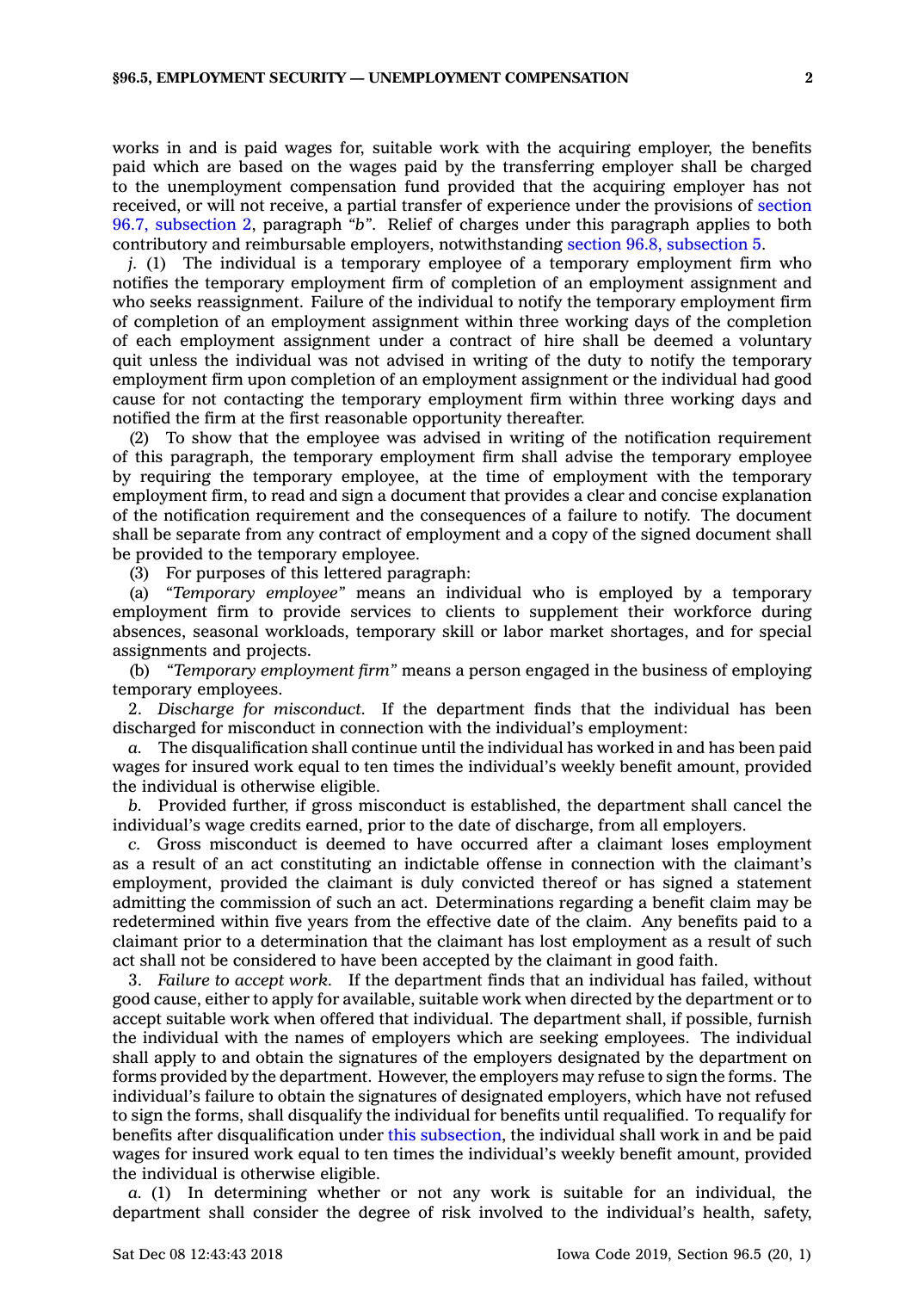and morals, the individual's physical fitness, prior training, length of unemployment, and prospects for securing local work in the individual's customary occupation, the distance of the available work from the individual's residence, and any other factor which the department finds bears <sup>a</sup> reasonable relation to the purposes of this paragraph. Work is suitable if the work meets all the other criteria of this paragraph and if the gross weekly wages for the work equal or exceed the following percentages of the individual's average weekly wage for insured work paid to the individual during that quarter of the individual's base period in which the individual's wages were highest:

(a) One hundred percent, if the work is offered during the first five weeks of unemployment.

(b) Seventy-five percent, if the work is offered during the sixth through the twelfth week of unemployment.

(c) Seventy percent, if the work is offered during the thirteenth through the eighteenth week of unemployment.

(d) Sixty-five percent, if the work is offered after the eighteenth week of unemployment.

(2) However, the provisions of this paragraph shall not require an individual to accept employment below the federal minimum wage.

*b.* Notwithstanding any other provision of this [chapter](https://www.legis.iowa.gov/docs/code//96.pdf), no work shall be deemed suitable and benefits shall not be denied under this [chapter](https://www.legis.iowa.gov/docs/code//96.pdf) to any otherwise eligible individual for refusing to accept new work under any of the following conditions:

(1) If the position offered is vacant due directly to <sup>a</sup> strike, lockout, or other labor dispute;

(2) If the wages, hours, or other conditions of the work offered are substantially less favorable to the individual than those prevailing for similar work in the locality;

(3) If as <sup>a</sup> condition of being employed, the individual would be required to join <sup>a</sup> company union or to resign from or refrain from joining any bona fide labor organization.

4. *Labor disputes.*

*a.* For any week with respect to which the department finds that the individual's total or partial unemployment is due to <sup>a</sup> stoppage of work which exists because of <sup>a</sup> labor dispute at the factory, establishment, or other premises at which the individual is or was last employed, provided that this [subsection](https://www.legis.iowa.gov/docs/code/96.5.pdf) shall not apply if it is shown to the satisfaction of the department that:

(1) The individual is not participating in or financing or directly interested in the labor dispute which caused the stoppage of work; and

(2) The individual does not belong to <sup>a</sup> grade or class of workers of which, immediately before the commencement of the stoppage, there were members employed at the premises at which the stoppage occurs, any of whom are participating in or financing or directly interested in the dispute.

*b.* Provided, that if in any case separate branches of work which are commonly conducted as separate businesses in separate premises are conducted in separate departments of the same premises, each such department shall, for the purposes of this [subsection](https://www.legis.iowa.gov/docs/code/96.5.pdf), be deemed to be <sup>a</sup> separate factory, establishment, or other premises.

5. *Other compensation.*

*a.* For any week with respect to which the individual is receiving or has received payment in the form of any of the following:

(1) Wages in lieu of notice, separation allowance, severance pay, or dismissal pay.

(2) Compensation for temporary disability under the workers' compensation law of any state or under <sup>a</sup> similar law of the United States.

(3) A governmental or other pension, retirement or retired pay, annuity, or any other similar periodic payment made under <sup>a</sup> plan maintained or contributed to by <sup>a</sup> base period or chargeable employer where, except for benefits under the federal Social Security Act or the federal Railroad Retirement Act of 1974 or the corresponding provisions of prior law, the plan's eligibility requirements or benefit payments are affected by the base period employment or the remuneration for the base period employment. However, this subparagraph shall only be applicable if the base period employer has made one hundred percent of the contributions to the plan.

*b.* Provided, that if the remuneration is less than the benefits which would otherwise be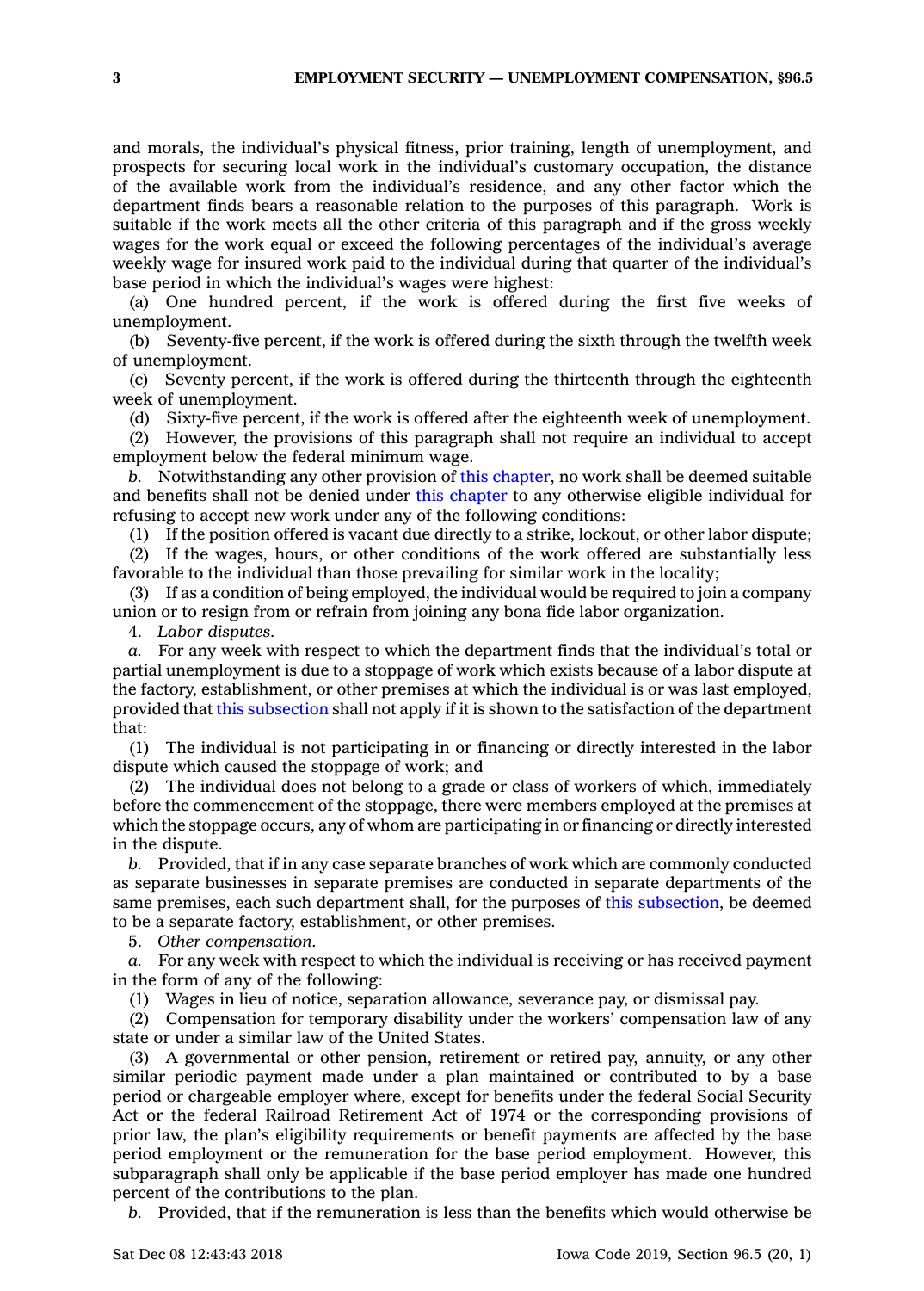due under this [chapter](https://www.legis.iowa.gov/docs/code//96.pdf), the individual is entitled to receive for the week, if otherwise eligible, benefits reduced by the amount of the remuneration. Provided further, if benefits were paid for any week under this [chapter](https://www.legis.iowa.gov/docs/code//96.pdf) for <sup>a</sup> period when benefits, remuneration, or compensation under paragraph *"a"*, subparagraph (1), (2), or (3), were paid on <sup>a</sup> retroactive basis for the same period, or any part thereof, the department shall recover the excess amount of benefits paid by the department for the period, and no employer's account shall be charged with benefits so paid. However, compensation for service-connected disabilities or compensation for accrued leave based on military service by the beneficiary with the armed forces of the United States, irrespective of the amount of the benefit, does not disqualify any individual otherwise qualified from any of the benefits contemplated herein. A deduction shall not be made from the amount of benefits payable for <sup>a</sup> week for individuals receiving federal social security pensions to take into account the individuals' contributions to the pension program.

6. *Benefits from other state.* For any week with respect to which or <sup>a</sup> part of which an individual has received or is seeking unemployment benefits under an unemployment compensation law of another state or of the United States, provided that if the appropriate agency of such other state or of the United States finally determines that the individual is not entitled to such unemployment benefits, this disqualification shall not apply.

7. *Vacation pay.*

*a.* When an employer makes <sup>a</sup> payment or becomes obligated to make <sup>a</sup> payment to an individual for vacation pay, or for vacation pay allowance, or as pay in lieu of vacation, such payment or amount shall be deemed *"wages"* as defined in section 96.19, [subsection](https://www.legis.iowa.gov/docs/code/96.19.pdf) 41, and shall be applied as provided in paragraph *"c"* hereof.

*b.* When, in connection with <sup>a</sup> separation or layoff of an individual, the individual's employer makes <sup>a</sup> payment or payments to the individual, or becomes obligated to make <sup>a</sup> payment to the individual as, or in the nature of, vacation pay, or vacation pay allowance, or as pay in lieu of vacation. The amount of <sup>a</sup> payment or obligation to make payment, is deemed *"wages"* as defined in section 96.19, [subsection](https://www.legis.iowa.gov/docs/code/96.19.pdf) 41, and shall be applied as provided in paragraph *"c"* of this [subsection](https://www.legis.iowa.gov/docs/code/96.5.pdf) 7.

*c.* Of the wages described in paragraph *"a"* or paragraph *"b"*, <sup>a</sup> sum equal to the wages of such individual for <sup>a</sup> normal workday shall be attributed to, or deemed to be payable to the individual with respect to, the first and each subsequent workday in such period until such amount so paid or owing is exhausted, not to exceed five workdays. Any individual receiving or entitled to receive wages as provided herein shall be ineligible for benefits for any week in which the sums equal or exceed the individual's weekly benefit amount. If the amount is less than the weekly benefit amount of such individual, the individual's benefits shall be reduced by such amount.

*d.* Notwithstanding contrary provisions in paragraphs *"a"*, *"b"*, and *"c"*, if an individual is separated from employment and is scheduled to receive vacation payments during the period of unemployment attributable to the employer, then payments made by the employer to the individual or an obligation to make <sup>a</sup> payment by the employer to the individual for vacation pay, vacation pay allowance or pay in lieu of vacation shall not be deemed wages as defined in section 96.19, [subsection](https://www.legis.iowa.gov/docs/code/96.19.pdf) 41, for any period in excess of five workdays and such payments or the value of such obligations shall not be deducted for any period in excess of one week from the unemployment benefits the individual is otherwise entitled to receive under this [chapter](https://www.legis.iowa.gov/docs/code//96.pdf).

*e.* If an employer pays or is obligated to pay <sup>a</sup> bonus to an individual at the same time the employer pays or is obligated to pay vacation pay, <sup>a</sup> vacation pay allowance, or pay in lieu of vacation, the bonus shall not be deemed wages for purposes of determining benefit eligibility and amount, and the bonus shall not be deducted from unemployment benefits the individual is otherwise entitled to receive under this [chapter](https://www.legis.iowa.gov/docs/code//96.pdf).

8. *Administrative penalty.* If the department finds that, with respect to any week of an insured worker's unemployment for which such person claims credit or benefits, such person has, within the thirty-six calendar months immediately preceding such week, with intent to defraud by obtaining any benefits not due under this [chapter](https://www.legis.iowa.gov/docs/code//96.pdf), willfully and knowingly made <sup>a</sup> false statement or misrepresentation, or willfully and knowingly failed to disclose <sup>a</sup> material fact; such person shall be disqualified for the week in which the department makes such determination, and forfeit all benefit rights under the unemployment compensation law for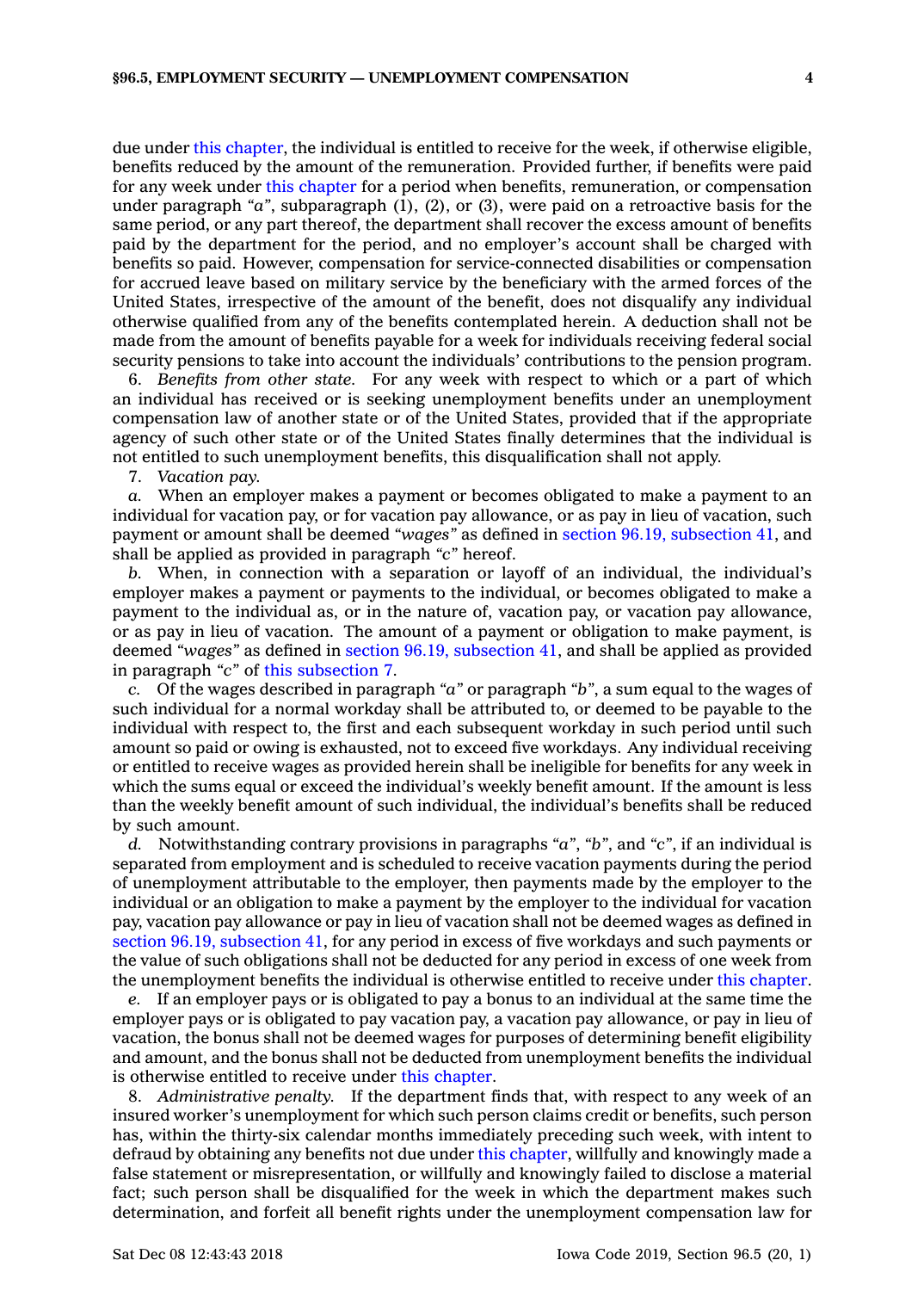<sup>a</sup> period of not more than the remaining benefit period as determined by the department according to the circumstances of each case. Any penalties imposed by this [subsection](https://www.legis.iowa.gov/docs/code/96.5.pdf) shall be in addition to those otherwise prescribed in this [chapter](https://www.legis.iowa.gov/docs/code//96.pdf).

9. *Athletes — disqualified.* Services performed by an individual, substantially all of which consist of participating in sports or athletic events or training or preparing to so participate, for any week which commences during the period between two successive sport seasons or similar periods, if such individual performs such services in the first of such seasons or similar periods and there is <sup>a</sup> reasonable assurance that such individual will perform such services in the later of such season or similar periods.

10. *Aliens — disqualified.* For services performed by an alien unless such alien is an individual who was lawfully admitted for permanent residence at the time such services were performed, was lawfully present for the purpose of performing such services, or was permanently residing in the United States under color of law at the time such services were performed, including an alien who is lawfully present in the United States as <sup>a</sup> result of the application of the provisions of section  $212(d)(5)$  of the Immigration and Nationality Act. Any data or information required of individuals applying for benefits to determine whether benefits are not payable to them because of their alien status shall be uniformly required from all applicants for benefits. In the case of an individual whose application for benefits would otherwise be approved, no determination that benefits to such individual are not payable because of the individual's alien status shall be made except upon <sup>a</sup> preponderance of the evidence.

11. *Incarceration — disqualified.*

*a.* If the department finds that the individual became separated from employment due to the individual's incarceration in <sup>a</sup> jail, municipal holding facility, or correctional institution or facility, unless the department finds all of the following:

(1) The individual notified the employer that the individual would be absent from work due to the individual's incarceration prior to any such absence.

(2) Criminal charges relating to the incarceration were not filed against the individual, all criminal charges against the individual relating to the incarceration were dismissed, or the individual was found not guilty of all criminal charges relating to the incarceration.

(3) The individual reported back to the employer within two work days of the individual's release from incarceration and offered services.

(4) The employer rejected the individual's offer of services.

*b.* A disqualification under this subsection shall continue until the individual has worked in and has been paid wages for insured work equal to ten times the individual's weekly benefit amount, provided the individual is otherwise eligible.

12. *Supplemental part-time employment.* If the department finds that an individual is disqualified for benefits under [subsection](https://www.legis.iowa.gov/docs/code/96.5.pdf) 1 or [2](https://www.legis.iowa.gov/docs/code/96.5.pdf) based on the nature of the individual's separation from supplemental part-time employment, all wages paid by the supplemental part-time employer to that individual in any quarter which are chargeable following <sup>a</sup> disqualifying separation under [subsection](https://www.legis.iowa.gov/docs/code/96.5.pdf) 1 or [2](https://www.legis.iowa.gov/docs/code/96.5.pdf) shall not be considered wages credited to the individual until such time as the individual meets the conditions of requalification as provided for in this chapter, or until the period of disqualification provided for in this chapter has elapsed.

13. *Overpayment resulting in disqualification.* If the department finds that an individual has received benefits by reason of misrepresentation pursuant to [section](https://www.legis.iowa.gov/docs/code/96.16.pdf) 96.16, such individual shall be disqualified for benefits until the balance of the benefits received by the individual due to misrepresentation, including all penalties, interest, and lien fees, is paid in full.

[C39, §**1551.11;** C46, 50, 54, 58, 62, 66, 71, 73, 75, 77, 79, 81, §96.5; 81 [Acts,](https://www.legis.iowa.gov/docs/acts/1981/CH0019.pdf) ch 19, §2] 83 [Acts,](https://www.legis.iowa.gov/docs/acts/83/CH0190.pdf) ch 190, §9, 10, 27; 85 [Acts,](https://www.legis.iowa.gov/docs/acts/85/CH0099.pdf) ch 99, §2; 86 Acts, ch [1166,](https://www.legis.iowa.gov/docs/acts/86/CH1166.pdf) §1; 87 [Acts,](https://www.legis.iowa.gov/docs/acts/87/CH0078.pdf) ch 78, §1; [90](https://www.legis.iowa.gov/docs/acts/90/CH1261.pdf) Acts, ch [1261,](https://www.legis.iowa.gov/docs/acts/90/CH1261.pdf) §28; 91 [Acts,](https://www.legis.iowa.gov/docs/acts/91/CH0045.pdf) ch 45, §3, 4; 92 Acts, ch [1045,](https://www.legis.iowa.gov/docs/acts/92/CH1045.pdf) §1, 2; 95 [Acts,](https://www.legis.iowa.gov/docs/acts/95/CH0109.pdf) ch 109, §2; 96 [Acts,](https://www.legis.iowa.gov/docs/acts//CH0000.pdf) ch [1121,](https://www.legis.iowa.gov/docs/acts//CH0000.pdf) §2; 96 Acts, ch [1186,](https://www.legis.iowa.gov/docs/acts/96/CH1186.pdf) §23; 97 [Acts,](https://www.legis.iowa.gov/docs/acts/97/CH0132.pdf) ch 132, §1; 2001 [Acts,](https://www.legis.iowa.gov/docs/acts/2001/CH0111.pdf) ch 111, §1, 6; 2007 [Acts,](https://www.legis.iowa.gov/docs/acts/2007/CH0022.pdf) ch